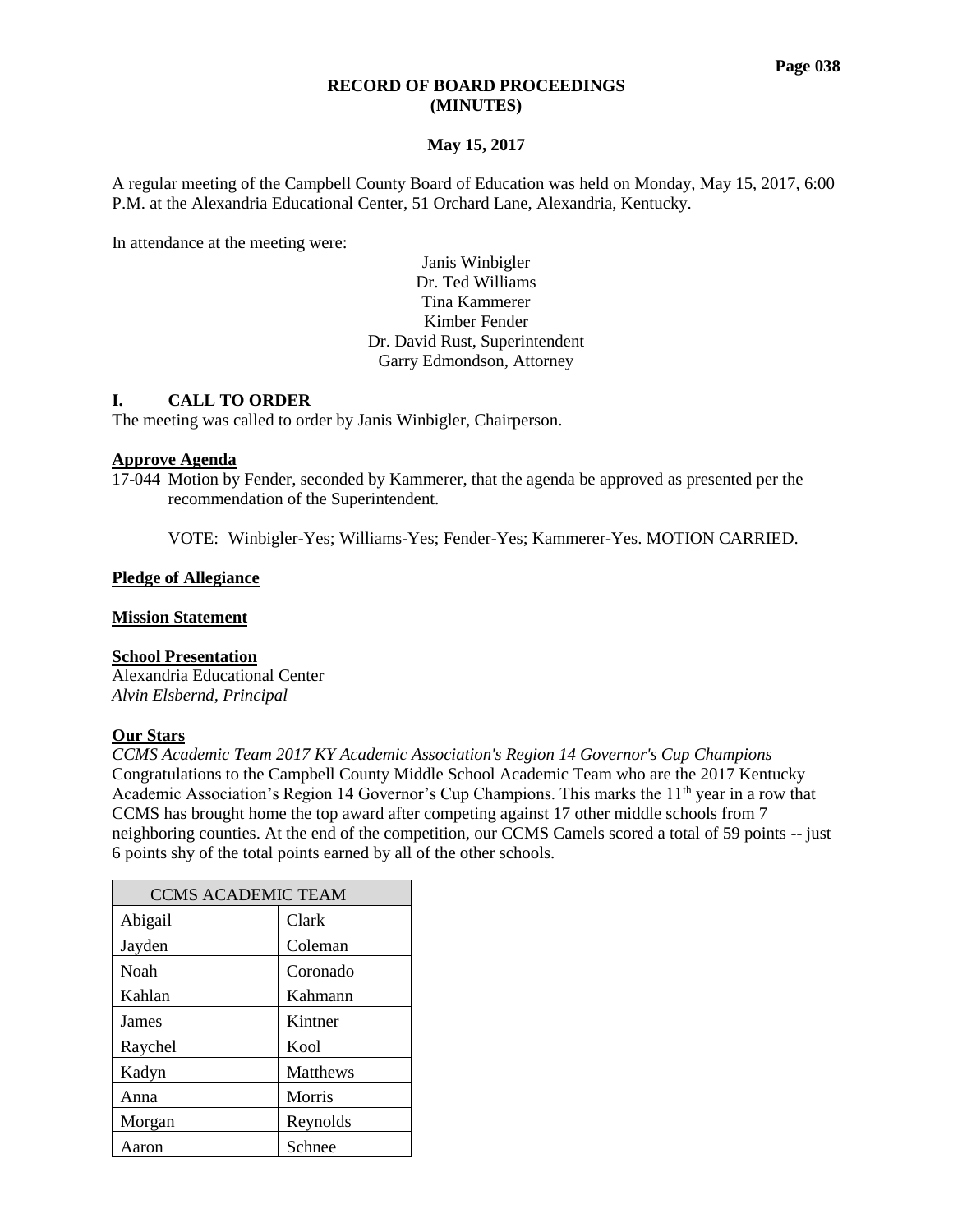| Ethan  | Schnee     |
|--------|------------|
| Ethan  | Schwalbach |
| Grace  | Songer     |
| Ethan  | Taylor     |
| Lauren | Taylor     |
| Elena  | Thierbach  |
| Claire | Yungbluth  |

### *[Campbell Ridge Elementary Governor's Cup Victory](http://www.campbellcountyschools.org/News/54547)*

Congratulations to the Campbell Ridge Elementary Quick Recall Team who won the District 72 Governor's Cup Competition and placed as Runners up in the Regional Governor's Cup competition.

CRES Quick Recall members: Cole Johnson Abby Natale Jada Coleman Cori Rossell Jackson Clark Charlie Alford Sara Nie Cameron Hoskins Xander Edwards Aurora Allender Nathan Feiler Justine Cooper Josie Cooper

Our Future Problem Solving team tied for 1st place: Abby Natale Cori Rossell Tori Byrd Beau Tillett Nathan Feiler, alternate

Other awardees: Cole Johnson - 1st in Math and Science Jeremiah Giesmann - 2nd in Science Abby Natale - 2nd in composition Justine Cooper - 1st in Arts & Humanities

CRES Quick Recall team was the 2017 KY Regional Governor's Cup Runners Up: Cole Johnson Abby Natale Jada Coleman Cori Rossell Jackson Clark Charlie Alford Sara Nie Cameron Hoskins Aurora Allender Nathan Feiler Justine Cooper Josie Cooper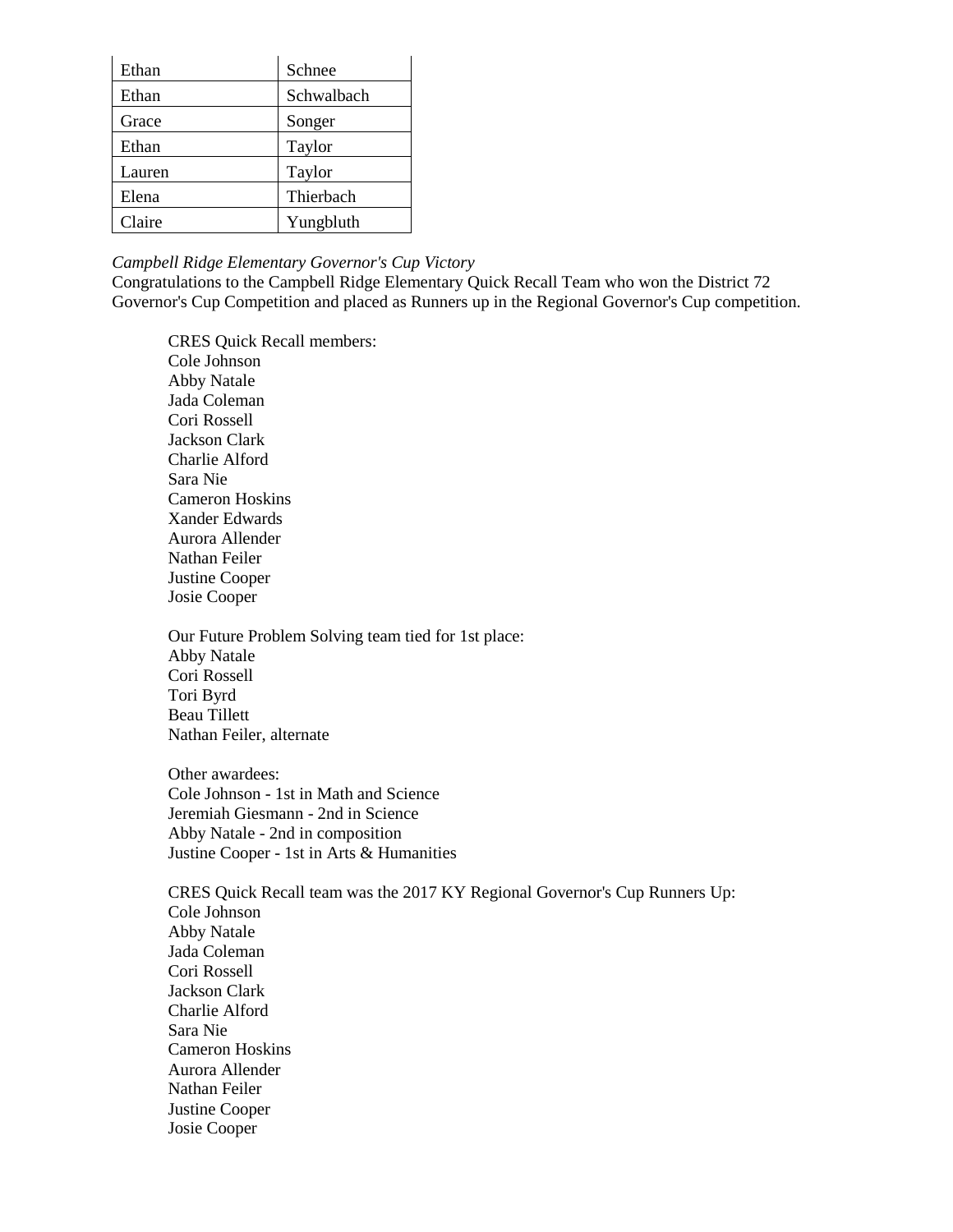## *[Scholastic Art National Silver Medalist](http://www.campbellcountyschools.org/News/54534)*

The Scholastic Art & Writing Awards, the nation's longest-running and most prestigious recognition program for creative teens in grades 7-12, announced the national award recipients of the 2017 school year. Within the Awards' 29 categories, a record-breaking 330,000 works of art and writing were submitted for adjudication at the regional level. CCHS Student Caleb Souders, was awarded a National Scholastic Art Silver Medal for his graphic design piece. This award places Caleb's work among a very small percentage of outstanding artwork from across the entire country.

### *[State-Level Art Award Winners](http://www.campbellcountyschools.org/News/54548)*

Congratulations to the following CCHS Art students who advanced to the All-State Art awards and all three placed at the State level:

Madysen Wilbur - Honorable Mention in Graphic Design Grace Beagle - 3rd place in Video Art Ben Denton - 2nd place in Printmaking

#### *[Congratulations CCHS STLP Winner](http://www.campbellcountyschools.org/News/54554)*

Please congratulate CCHS Senior Brandon Hart on his STLP State Competition victories! Over 9,000 students competed at the State Competition.

Brandon Har**t** *–* Earned his certification in MS Mobility & Device Earned his certification in MS Office Specialist Outlook 2016 Received the STLP Scholarship 1<sup>st</sup> place in Technical Writing 1<sup>st</sup> place in ePublishing 1<sup>st</sup> place in the Help Desk Challenge

# *CCMS STLP 2017 State Winners*

NKU Mobile App Team: Abby Adkins, Manny Nagel and Jessyka Miller—2<sup>nd</sup> Place

Dell and Microsoft Minecraft Team Challenge: Maya McIntosh, Tyler Schultz and Nate Wisher—2<sup>nd</sup> Place

Game Design Challenge: Breanna Collins, Alyssa Steffen, Ella Stahl, Grace Evans and Kayla Fischer—2<sup>nd</sup> Place

Original Digital Photography: Paige Hedger--*State Finalist*

Original Digital Photography: Ella Stahl--*State Finalist*

KATE Anti-Bullying Project: Breanna Collins, Alyssa Steffen and Sophia Ramundo -*State Finalist*

*[Congratulations 2017 Kentucky Governor's Scholars and Governor's Scholars for the Arts](http://www.campbellcountyschools.org/News/54558)* Please congratulate the following students for being selected as 2017 Kentucky Governor's Scholars (GSP). Scholars were selected from a highly competitive field of 1, 963 outstanding young Kentuckians. The 1060 students accepted represent 54% of the total pool of candidates.

Carly Karrick Jacob Finerty Abigail Loesch Joshua Mitchell Sidney Reagor Joel Sebastian Samantha Schultz, **Benjamin Turner** 

Jaclyn Fischesser Justice Williams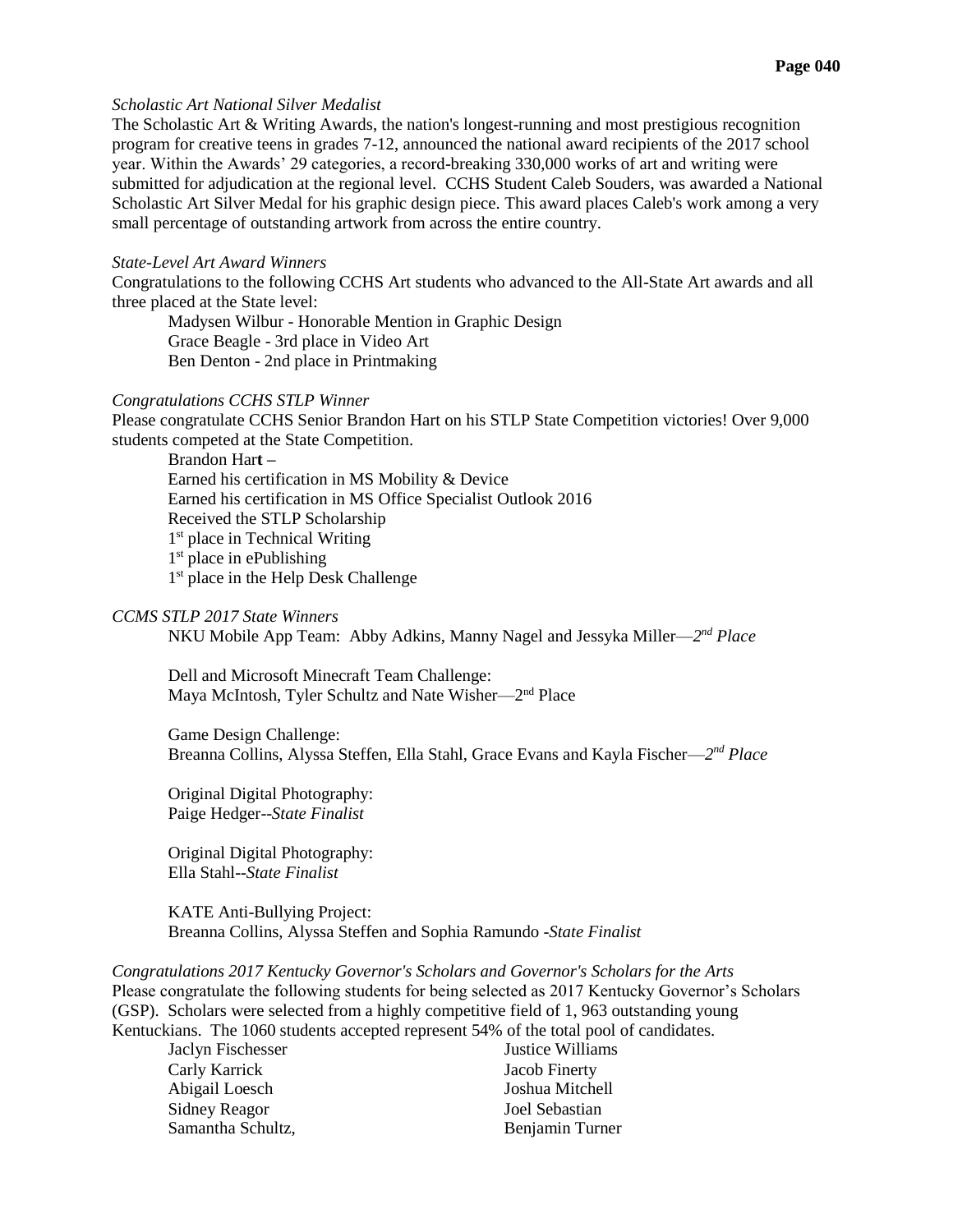# **Page 041**

The following students were selected to Kentucky Governor's School for the Arts:

Vocal Music**:** Sarah Moser Christian Slone Ezra Crist

Photography: Kylie Ward

# *[Campbell Ridge, Crossroads Elementary and Grant's Lick Elementary Receives Coveted RAMP](http://www.campbellcountyschools.org/News/54560)  [Certification](http://www.campbellcountyschools.org/News/54560)*

Congratulations to the Campbell Ridge Elementary, Crossroads Elementary and Grant's Lick Elementary counselors on their school counseling programs being named 2017 Recognized ASCA Model Programs! Campbell Ridge, Crossroads and Grant's Lick will receive the Recognized ASCA Model Program (RAMP) designation during a special ceremony at the American School Counselor Association's annual conference in Denver, CO. The schools will be honored at the summer conference for making an exemplary commitment to comprehensive school counseling programs. This esteemed designation, awarded to schools that align with the criteria set in the ASCA National Model, recognizes schools that are committed to delivering a comprehensive, data-driven school counseling program and an exemplary educational environment. RAMP applications are reviewed once a year by a panel of school counseling professionals who assess a school counseling program in 12 different areas of program expertise.

Campbell Ridge Counselors Jessie Martin Julia Gorman Kim Broermann

Crossroads Counselors Kasie Ashton Johora Paeda Lori Dickman

Grant's Lick Elementary Counselor Dorie Comer

# *[Congratulations CCHS AP Economics Students](http://www.campbellcountyschools.org/News/54574)*

Recently students from Campbell County High School AP economics classes competed in the National Economics Challenge for the state of Kentucky conducted by the Council for Economic Education. Students from CCHS competed against nearly 100 teams from across the state of Kentucky to demonstrate their knowledge of microeconomics, macroeconomics, and international economics. Overall, CCHS had an extraordinary performance, achieving the top 5 scores in the state! The top placing team from the state competition moved on to compete in the National Semi-Final Round on April  $25<sup>th</sup>$ .

Members of the top scoring team include: Colton Graham, Anthony Schwarberg Joel Sebastian Mitchell Turner Coach Ryan Goss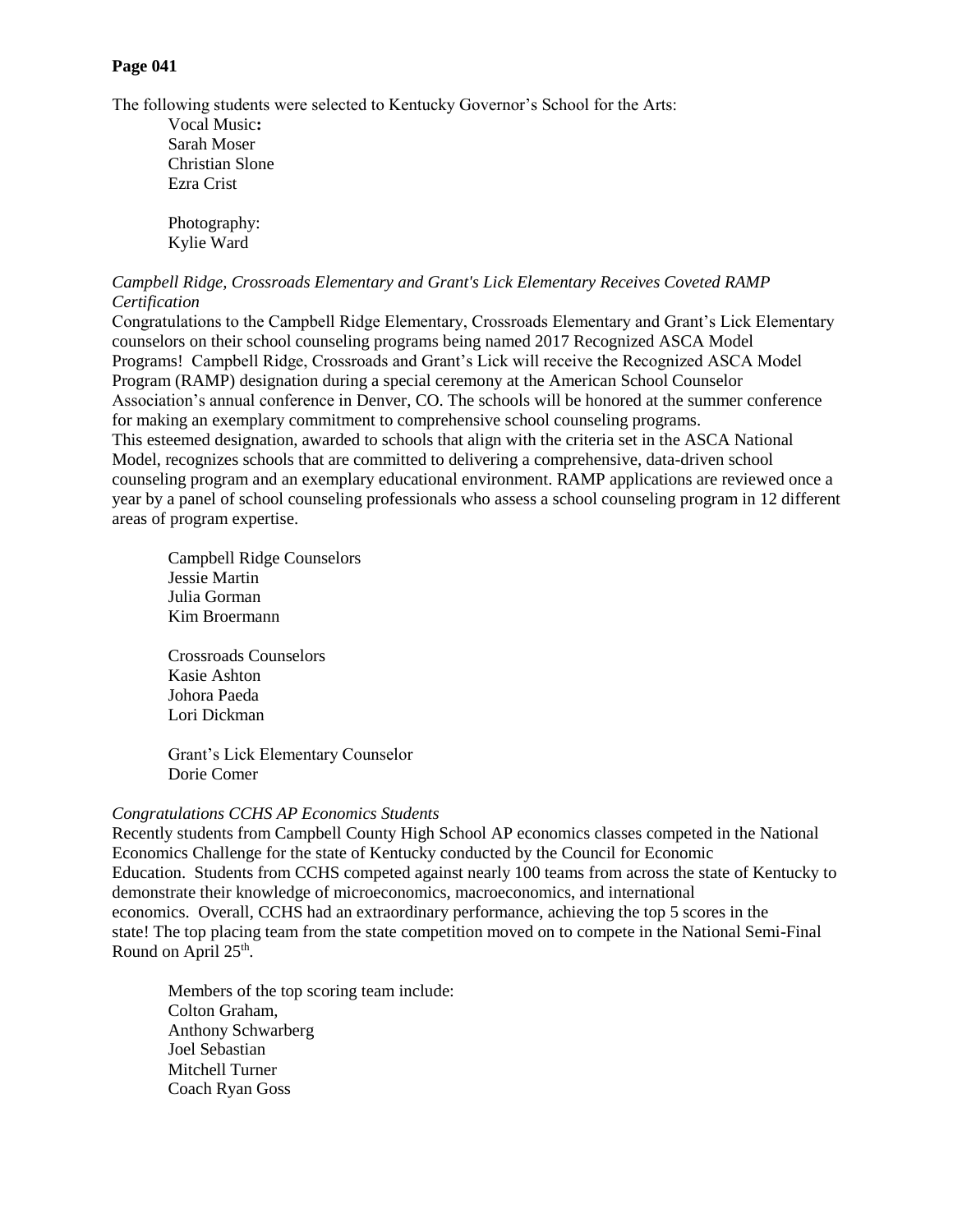### *[CCHS Senior Receives Student Leadership Award](http://www.campbellcountyschools.org/News/54580)*

Congratulations to CCHS senior, Brandon Hart, for receiving the Student Leadership Award at the recent Northern Kentucky Excellence in Education Celebration. This award recognizes Northern Kentucky high school seniors who excel, or exhibit exemplary characteristics in leadership.

### *[Congratulations Golden Apple Winners](http://www.campbellcountyschools.org/News/54581)*

Congratulations to Dawn Klus, Kindergarten teacher at Campbell Ridge Elementary, and Shannon Mann, 1st grade teacher at Crossroads Elementary, for being named Golden Apple Award Winners at the recent Northern Kentucky Excellence in Education Celebration.

### *Crossroads Elementary*

Congratulations to Haylee Hogie who participated in the 10-year old 4-H speech competition at the County Level and came in second place!

Congratulations to Olivia Becker, Will Haas and Gracyn Hedger who competed in the Regional Robotics competition on March 25<sup>th</sup> and came in second place.

### *[Congratulations Duke University Talent Identification Program Students](http://www.campbellcountyschools.org/News/54584)*

Congratulations to these 7th grade students who were selected and participated in the 7th grade Duke University Talent Identification Program. These students took the ACT this year and based upon the scores they received, they have been invited to attend the State Recognition Ceremony at Western Kentucky University.

Allessandro Bertucci Joesph Bradtmueller Drew Hanson Lillian King Anna Morris Morgan Reynolds Kaylee Snowball Liam Stewart Andrea Tiemeier Claire Yungbluth

## **Recess**

As provided in the agenda (as approved), the Board briefly recessed for pictures with the Our Stars.

## **II. COMMUNICATIONS Audience Comments**

### **Superintendent Comments**

**Board Member Comments**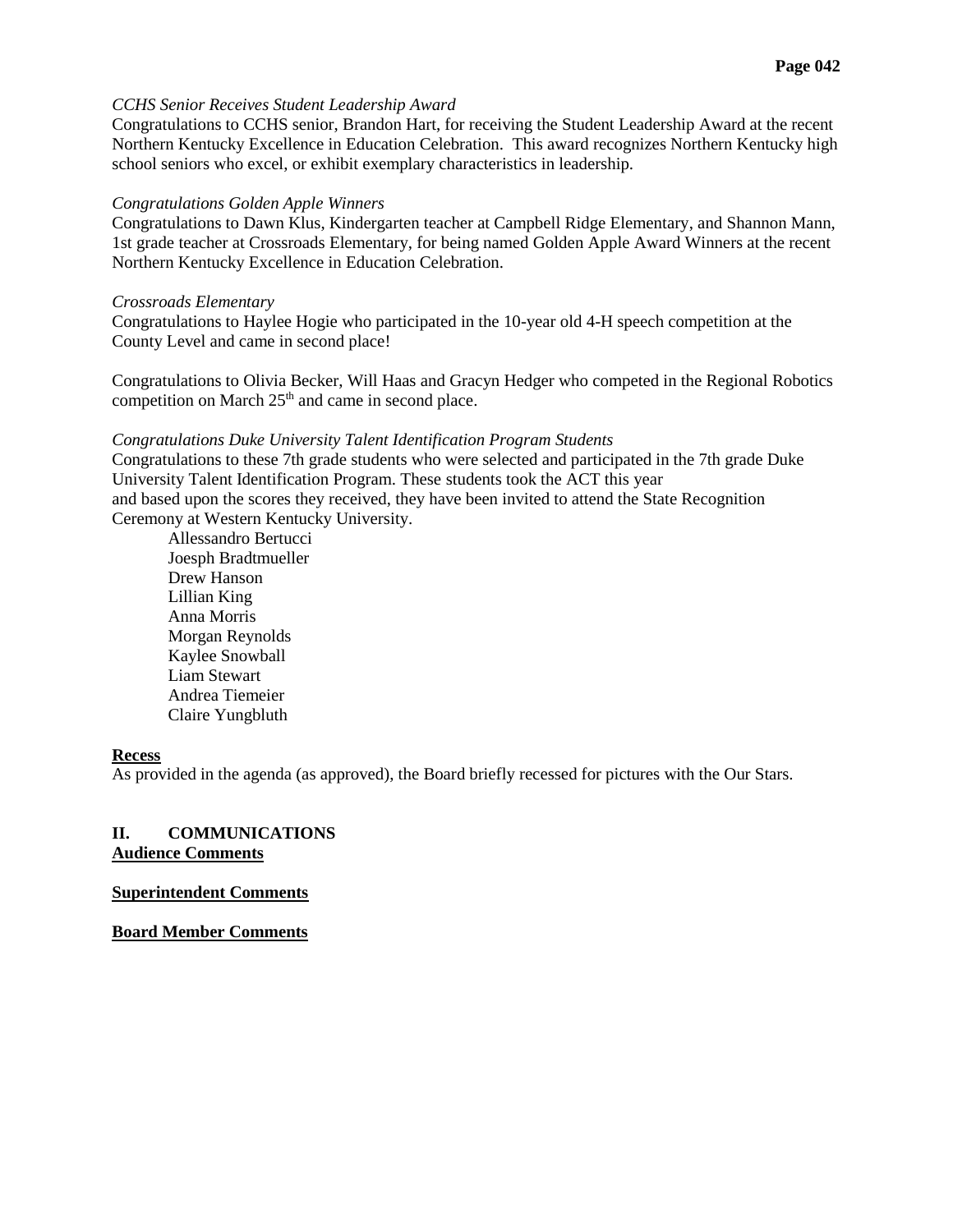# **Personnel Actions**

| <b>NAME</b>          | <b>POSITION</b>                      | <b>ACTION/</b><br><b>EFFECTIVE</b><br><b>REASON</b> |                       | <b>LOCATION</b>        |  |
|----------------------|--------------------------------------|-----------------------------------------------------|-----------------------|------------------------|--|
| Amstutz, Amber       | Teacher                              | Non Renewed                                         | 6/30/2017             | <b>CCMS</b>            |  |
| Augsback, Michele    | <b>Assistant Principal</b>           | <b>Hired for 2017-18</b>                            | 4/30/2017             | <b>Campbell Ridge</b>  |  |
| Bell, Ginsel         | Tutor                                | Non Renewed                                         | 6/30/2017             | Campbell Ridge         |  |
| Biolchini, Julia     | <b>School Counselor</b>              | <b>Hired for 2017-18</b>                            | 7/1/2017              | .5 Cline/.5 Crossroads |  |
| Boggs, Chelsea       | Teacher                              | Non Renewed                                         | 6/30/2017             | Reiley                 |  |
| Born, Jennifer       | Paraeducator                         | Non Renewed                                         | 6/30/2017             | Reiley                 |  |
| Broerman, Kimberly   | <b>Guidance Counselor</b>            | Resign                                              | 5/23/2017             | Campbell Ridge         |  |
| Brown, Nathan        | Custodian                            | Hired                                               | 4/10/2017             | Campbell Ridge         |  |
| Carroll, Cindy       | Paraeducator                         | Non Renewed                                         | 6/30/2017             | Reiley                 |  |
| Carroll, Rachael     | Tutor                                | Non Renewed                                         | 6/30/2017             | Crossroads             |  |
| Chamberlain, Vickie  | Teacher                              | Non Renewed                                         | 6/30/2017             | Campbell Ridge         |  |
| Critcher, Victoria   | Tutor                                | Non Renewed                                         | 6/30/2017             | Cline                  |  |
| Demoss, Nancy        | <b>Bus Driver</b>                    | Retire                                              | 6/1/2017              | Transportation         |  |
| Dreyer, Carolyn      | Asst. Soccer Coach                   | <b>Hired for 2017-18</b>                            | 7/1/2017              | <b>CCHS</b>            |  |
| Duell, Katherine     | Teacher - Special Ed                 | <b>Hired for 2017-18</b>                            | 4/27/2017             | Crossroads             |  |
| Eckert, Kent         | Paraeducator                         | Non Renewed                                         | 6/30/2017             | <b>CCMS</b>            |  |
| Emig, Ashley         | Response to Intervention             | Non Renewed                                         | 6/30/2017             | <b>District Wide</b>   |  |
|                      | Specialist                           |                                                     |                       |                        |  |
| Farley, Megan        | 21st Century Coordinator             | Non Renewed                                         | 6/30/2017             | <b>Campbell Ridge</b>  |  |
| Ferring, William     | Custodian                            | Retire                                              | 8/1/2017              | <b>CCHS</b>            |  |
| Fleckenstein, Andrea | Tutor                                | Non Renewed                                         | 6/30/2017             | Reiley                 |  |
| Fowee, Jill          | <b>Mental Health</b><br>Professional | <b>Hired for 2017-18</b>                            | 7/1/2017              | <b>District Wide</b>   |  |
| Franzen, Cynthia     | Teacher                              | Retire                                              | 8/1/2017              | Reiley                 |  |
| Franzen, Jean        | <b>Bus Monitor</b>                   | Retire                                              | 7/31/2017             | Transportation         |  |
| Frommeyer, Trisha    | Tutor                                | Non Renewed                                         | 6/30/2017             | Campbell Ridge         |  |
| Fryman, Robert IV    | Custodian                            | Hired                                               | 5/1/2017              | Campbell Ridge         |  |
| Gerding, Marlene     | Paraeducator                         | Retire                                              | 6/1/2017              | Crossroads             |  |
| Glover, Edward       | <b>Bus Monitor</b>                   | Resign                                              | 5/23/2017             | Transportation         |  |
| Gowen, Julia         | Tutor                                | Non Renewed                                         | 6/30/2017             | Reiley                 |  |
| Graft, Shelley       | Speech Pathologist                   | Resign                                              | 5/31/2017             | Reiley                 |  |
| Greco, Vicki         | Paraeducator                         | Non Renewed                                         | 6/30/2017             | Cline                  |  |
| Grindstaff, Emily    | Tutor                                | Non Renewed                                         | 6/30/2017             | Reiley                 |  |
| Groat, Joseph        | <b>Bus Driver</b>                    | Non Renewed                                         | 6/30/2017             | Transportation         |  |
| Hecht, Mary          | Teacher                              | Non Renewed                                         | 6/30/2017             | Campbell Ridge         |  |
| Hicks, Laura         | Teacher                              | Non Renewed                                         | 6/30/2017             | Crossroads             |  |
| Howard, Carol        | Tutor                                | Non Renewed                                         | 6/30/2017             | Grant's Lick           |  |
| Huff, Vickie         | Tutor                                | Non Renewed                                         | 6/30/2017             | Campbell Ridge         |  |
| Hull, Amy            | <b>Teacher - Mathematics</b>         | Hired for 2017-18                                   | 5/1/2017              | <b>CCMS</b>            |  |
| Ice, Angela          | <b>Bus Monitor</b>                   | Non Renewed                                         | 6/30/2017             | Transportation         |  |
| Jamison, MM          | Teacher                              | Retire                                              | 6/30/2017             | Crossroads             |  |
| Kaufman, Jennifer    | Teacher - Special Ed<br>Itinerant    | Hired for 2017-18                                   | 4/12/2017             | <b>District Wide</b>   |  |
| Kintner, Rachel      | Teacher                              | Non Renewed                                         | 6/30/2017             | Reiley                 |  |
| Kirst, Lisa          | Tutor                                | Non Renewed                                         | 6/30/2017             | Crossroads             |  |
| Kline, Alan          | <b>Bus Driver</b>                    | Leave without Pay                                   | $5/1$ and<br>5/2/2017 | Transportation         |  |
| Kramer, Debra        | Teacher - Special Ed                 | Hired for 2017-18                                   | 5/2/2017              | Reiley                 |  |
| Leopold, Emily       | Teacher                              | Retire                                              | 6/30/2017             | Cline                  |  |
| Lipscomb, Michael    | <b>Teacher - Mathematics</b>         | Hired for 2017-18                                   | 4/2/2017              | <b>CCMS</b>            |  |
| Maegly, Christine    | Teacher                              | Non Renewed                                         | 6/30/2017             | <b>CCMS</b>            |  |
| McIntosh, Rachel     | Teacher                              | Non Renewed                                         | 6/30/2017             | <b>CCHS</b>            |  |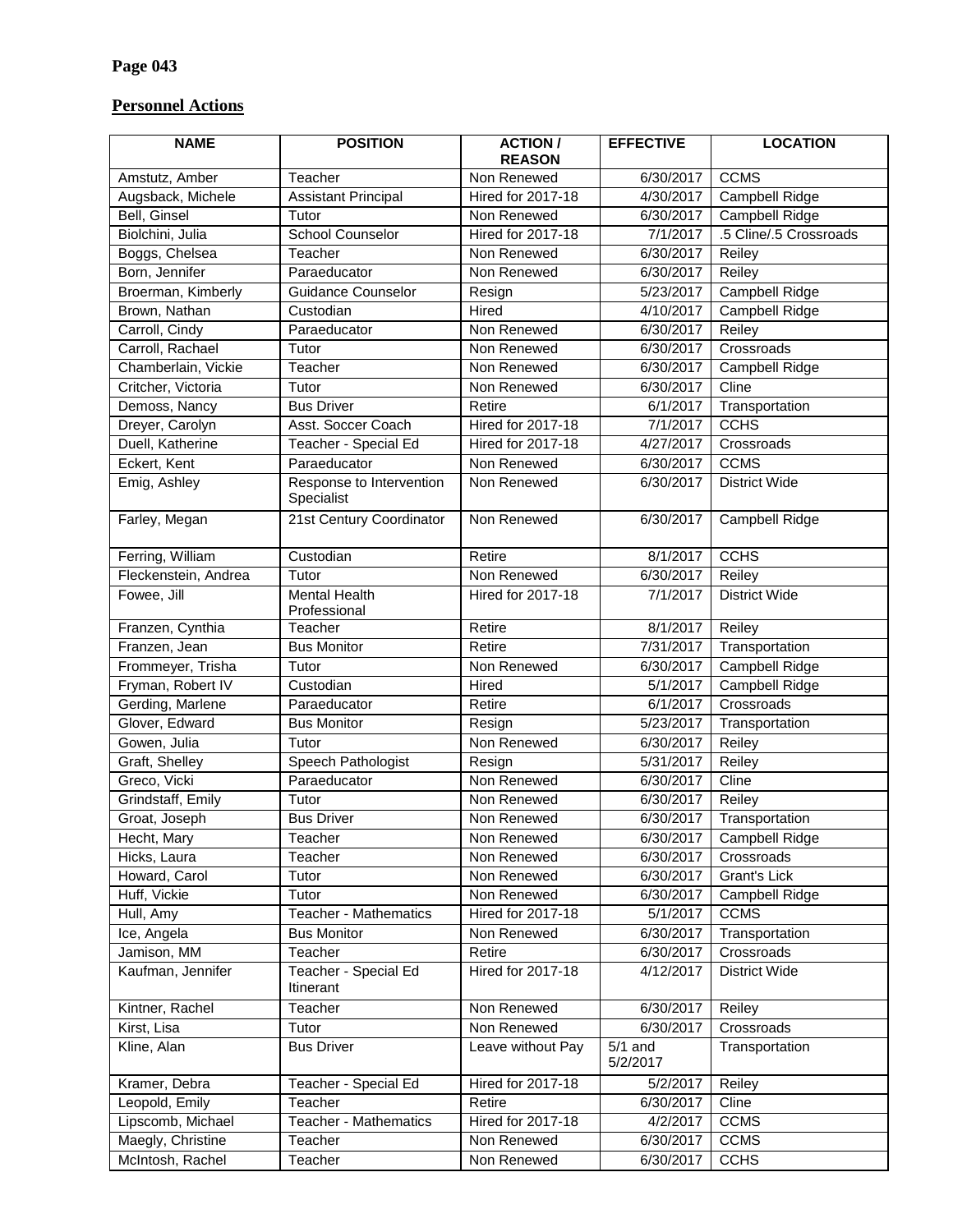| McNichols, Sally    | Secretary                                | Retire                   | 6/30/2017              | <b>CCHS</b>          |
|---------------------|------------------------------------------|--------------------------|------------------------|----------------------|
| McQuinlin, Evelyn   | Paraeducator                             | Retire                   | 6/30/2017              | Cline                |
| Miller, Jason       | Teacher                                  | Non Renewed              | 6/30/2017              | <b>CCMS</b>          |
| Miller, Sue         | Non Renewed<br>Tutor                     |                          | 6/30/2017              | Cline                |
| Nienaber, Bonnie    | Tutor                                    | Non Renewed              | 6/30/2017              | Campbell Ridge       |
| Osterbrock, Adam    | Teacher                                  | Non Renewed              | 6/30/2017              | <b>CCMS</b>          |
| Owen, Lacy          | Teacher                                  | Resign                   | 6/30/2017              | Reiley               |
| Paeda, Johora       | <b>Guidance Counselor</b>                | Non Renewed              | 6/30/2017              | Crossroads           |
| Pahren, Scott       | Teacher                                  | Non Renewed              | 6/30/2017              | <b>CCMS</b>          |
| Parks, Jordan       | JV Boys Freshman<br>Soccer Coach         | <b>Hired for 2017-18</b> | 4/12/2017              | <b>CCHS</b>          |
| Perrin, Andrew      | <b>Teacher- Social Studies</b>           | <b>Hired for 2017-18</b> | 4/28/2017              | <b>CCMS</b>          |
| Rice, Sarah         | Teacher                                  | Non Renewed              | 6/30/2017              | <b>CCHS</b>          |
| Pierson, Kelly      | Teacher                                  | Non Renewed              | 6/30/2017              | <b>CCHS</b>          |
| Roberts, Kyle       | Tutor                                    | Non Renewed              | 6/30/2017              | Crossroads           |
| Robinson, Taylor    | Asst. Soccer Coach                       | <b>Hired for 2017-18</b> | 7/1/2017               | <b>CCHS</b>          |
| Roemer, Roberta     | Teacher                                  | Non Renewed              | 6/30/2017              | <b>CCHS</b>          |
| Romito, Belinda     | Paraeducator                             | Non Renewed              | 6/30/2017              | Crossroads           |
| Ross, Maura         | Teacher                                  | Non Renewed              | 6/30/2017              | Cline                |
| Russell, Linda      | Teacher                                  | Retire                   | 5/31/2017              | Cline                |
| Schneider, Patsy    | Speech Pathologist                       | Retire                   | 5/31/2017              | Cline                |
| Sharkey, Erika      | <b>School Counselor</b>                  | <b>Hired for 2017-18</b> | 4/25/2017              | <b>Grant's Lick</b>  |
| Sheffield, Loren    | Paraeducator                             | Non Renewed              | 6/30/2017              | <b>CCHS</b>          |
| Smiley, Cindy       | Paraeducator                             | Resign                   | 6/30/2017              | Cline                |
| Stegman, Danielle   | Tutor                                    | Non Renewed              | 6/30/2017              | Crossroads           |
| Tacket, Cynthia     | Teacher                                  | Resign                   | 5/19/2017              | <b>District Wide</b> |
| Terry, Christopher  | Teacher                                  | Non Renewed              | 6/30/2017              | <b>CCHS</b>          |
| Thompson, Janet     | <b>Teacher - Mathematics</b>             | <b>Hired for 2017-18</b> | 4/25/2017              | <b>CCHS</b>          |
| Thompson, Megan     | Paraeducator                             | Transfer                 | $\frac{1}{4}$ /11/2017 | <b>Grant's Lick</b>  |
| Vallandingham, Jack | Custodian                                | Non Renewed              | 6/30/2017              | Grant's Lick         |
| Vanwinkle, Vicky    | Tutor                                    | Non Renewed              | 6/30/2017              | <b>District Wide</b> |
| Ward, Laura         | Teacher                                  | Resign                   | 6/30/2017              | Grant's Lick         |
| Wirth, Madison      | Tutor                                    | Non Renewed              | 6/30/2017              | District Wide        |
| Wirth, Sherry       | <b>Student Well Being</b><br>Coordinator | <b>Hired for 2017-18</b> | 7/1/2017               | <b>District Wide</b> |
| Young, Angela       | <b>Assistant Principal</b>               | Resign                   | 6/30/2017              | Crossroads           |
| Young, Ellen        | Tutor                                    | Non Renewed              | 6/30/2017              | Crossroads           |

### **Substitutes**

| -<br>Hartio.<br>Diana | <b>Bus Monitor</b><br>Substitute | $\cdots$<br>Hired | 5/1/2017  | ransportation |
|-----------------------|----------------------------------|-------------------|-----------|---------------|
| Weinel,<br>Crystal    | Paraeducator<br>Substitute       | .<br>Hired        | 4/12/2017 | District Wide |

### **Written Communications and Reports**

SBDM Minutes FRYSC Reports Homeless Services Report Pupil Personnel Report Public Relations Report School Related Field Trip Notifications Field Trip Report – Athletics Field Trip Report - Transportation Board Member Resignation Acceptance

## **Architect's Report**

Hayes & Associates *Ehmet Hayes*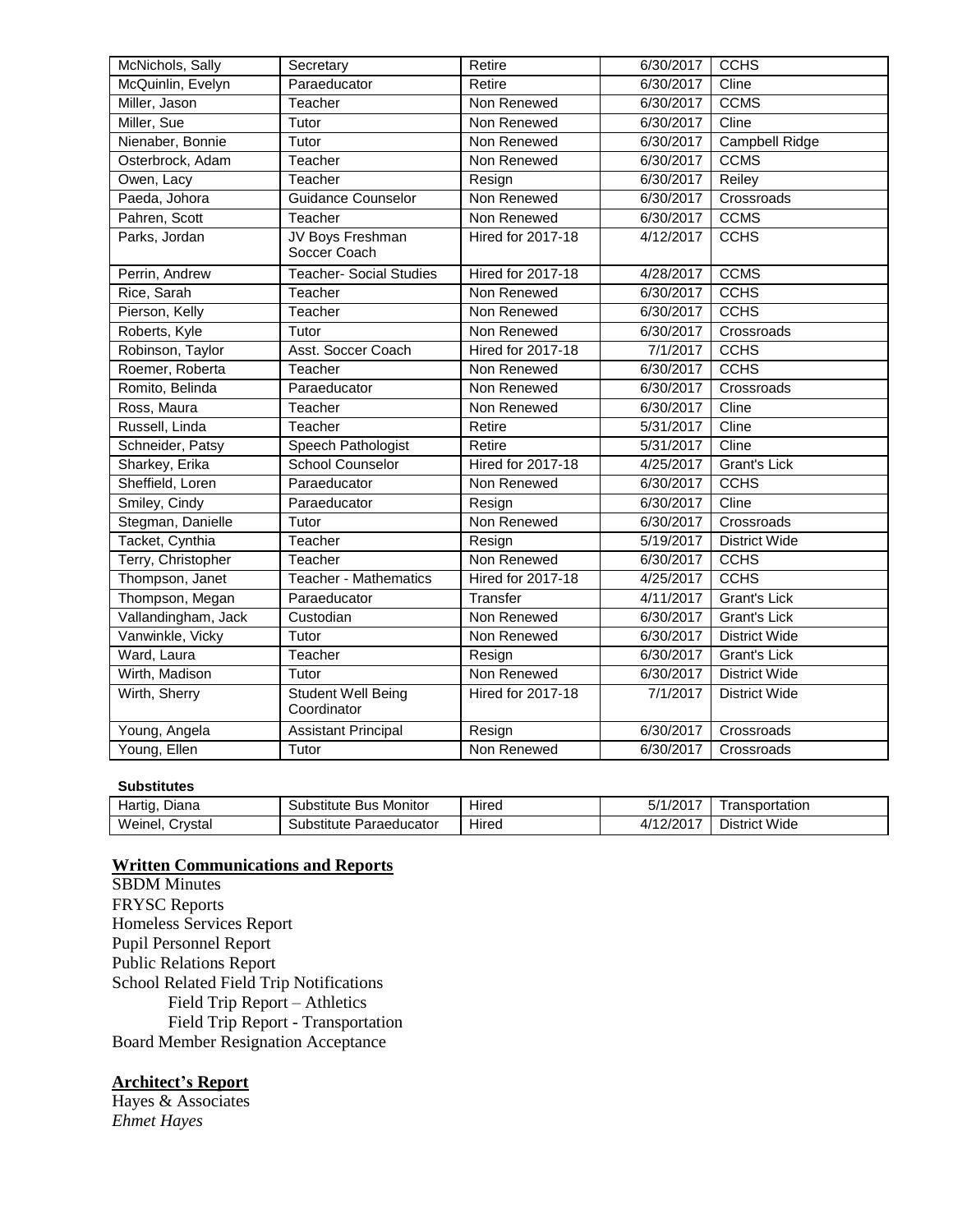# **III. ACTION AGENDA**

# **Tentative Budget 2017-18**

17-045 Motion made by Fender, seconded by Williams, that the Tentative Budget for 2017-18 be approved as submitted per the recommendation of the Superintendent.

VOTE: Winbigler-Yes; Williams-Yes; Fender-Yes; Kammerer-Yes. MOTION CARRIED.

# **Capital Funds Transfer Request**

17-046 Motion made by Williams, seconded by Kammerer, that the 2016-17 Capital Funds Request be approved as submitted per the recommendation of the Superintendent.

VOTE: Winbigler-Yes; Williams-Yes; Fender-Yes; Kammerer. MOTION CARRIED.

# **Summer Food Service Program 2017**

17-047 Motion made by Fender, seconded by Williams, that the Summer Food Service Program for 2017 be approved as submitted per the recommendation of the Superintendent.

> Crossroads Elementary, 475 Crossroads Blvd, Cold Spring, KY 41076 Campbell Ridge Elementary, 2500 Grandview Road, Alexandria, KY 41001 Cline Elementary, 5586 East Alexandria Pike, Cold Spring, KY 41076 Campbell County Middle School, 8000 Alexandria Pike, KY 41001

Summer Feeding will operate along with the 21<sup>st</sup> Century Programs at Crossroads, Campbell Ridge & Cline from July 10 – August 4, 2017 and at CCMS from July 10, - July 21, 2017

> Breakfast and Lunch will be served at Breakfast Service 8:45 am – 9:20am Lunch Service 11:30 am – 12:45 pm

VOTE: Winbigler-Yes; Williams-Yes; Fender-Yes; Kammerer-Yes. MOTION CARRIED.

# **Award of Gasoline and Diesel Fuel Bid**

17-048 Motion made by Williams, seconded by Fender, that the gasoline and fuel bid for the 2017-18 school year beginning July 1, 2017 and ending June 30, 2018, be awarded to Lykins Oil per the recommendation of the Superintendent.

VOTE: Winbigler-Yes; Williams-Yes; Fender-Yes; Kammerer-Yes. MOTION CARRIED.

# **Award of Oil Bid**

17-049 Motion made by Williams, seconded by Kammerer, that the oil bid for the 2017-18 school year be awarded to Apollo Oil per the recommendation of the Superintendent contingent upon verification that the bid item meets required specs. The contract is to begin July 1, 2017 and end June 30, 2018.

VOTE: Winbigler-Yes; Williams-Yes; Fender-Yes; Kammerer-Yes. MOTION CARRIED.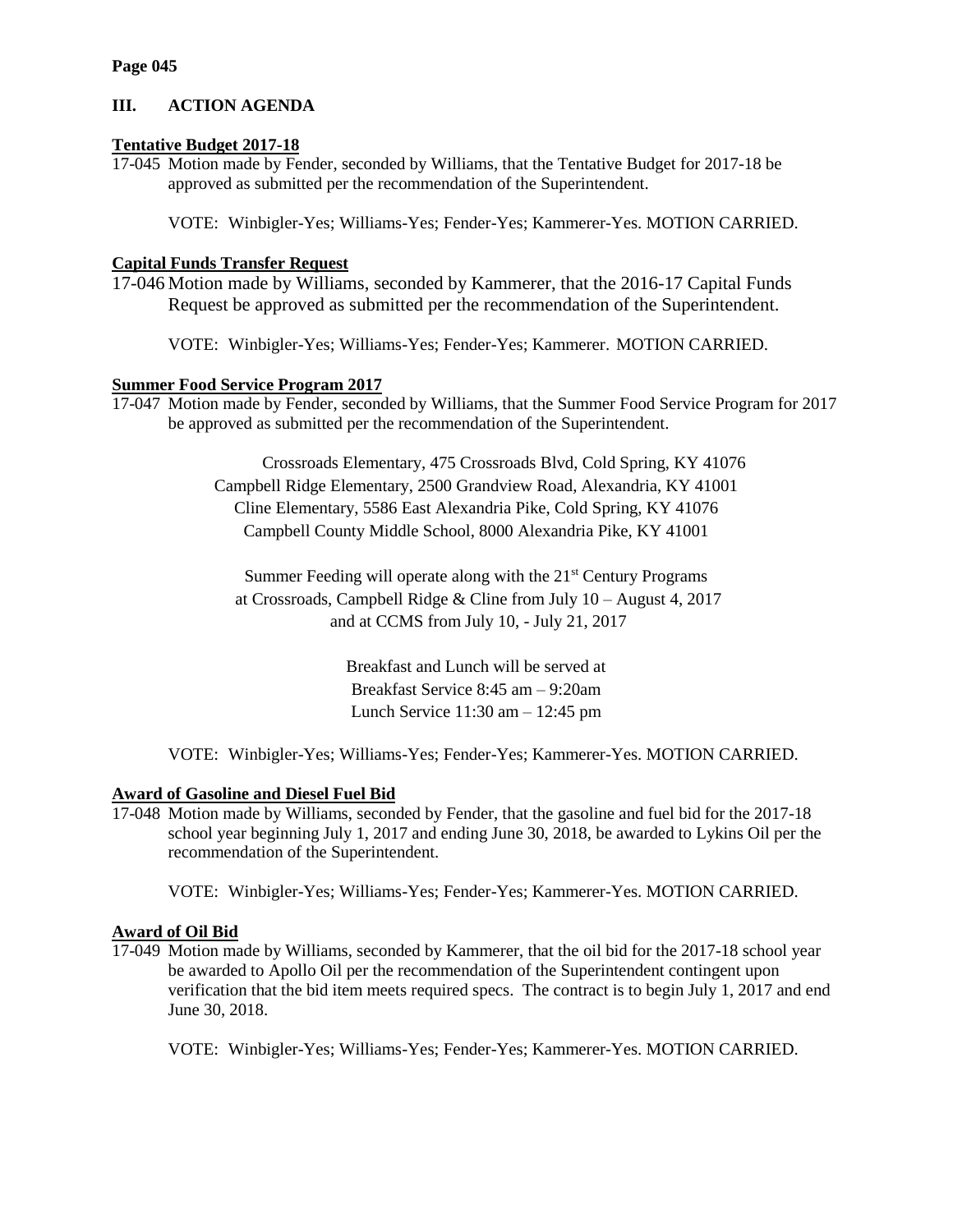## **Award of Tire Bid**

17-050 Motion made by Fender, seconded by Williams, that the tire bid for the 2017-18 school year beginning July 1, 2017 and ending June 30, 2018 be awarded to Bob Sumerel Tire-Erlanger per the recommendation of the Superintendent.

VOTE: Winbigler-Yes; Williams-Yes; Fender-Yes; Kammerer-Yes. MOTION CARRIED.

## **One to One Lease Bid**

17-051 Motion made by Williams, seconded by Kammerer, that the CDW/Lenovo yearly finance lease option (\$1 buy-out) proposal of \$194,470.00 for four years be approved and begin the process to have the lease agreement approved by the Kentucky Department of Education per the recommendation of the Superintendent.

VOTE: Winbigler-Yes; Williams-Yes; Fender-Yes; Kammerer-Yes. MOTION CARRIED.

## **V. CONSENT AGENDA**

17-052 Motion made by Fender, seconded by Kammerer, that the consent agenda be approved as presented per the recommendation of the Superintendent.

# **Minutes**

April 10, 2017 – Special Meeting April 17, 2017 – Regular Meeting

## **Bills - Addendum**

General Fund # 125592-125721 as listed in the Orders of the Treasurer

# **Bills – Regular**

General Fund # 125722-125888 as listed in the Orders of the Treasurer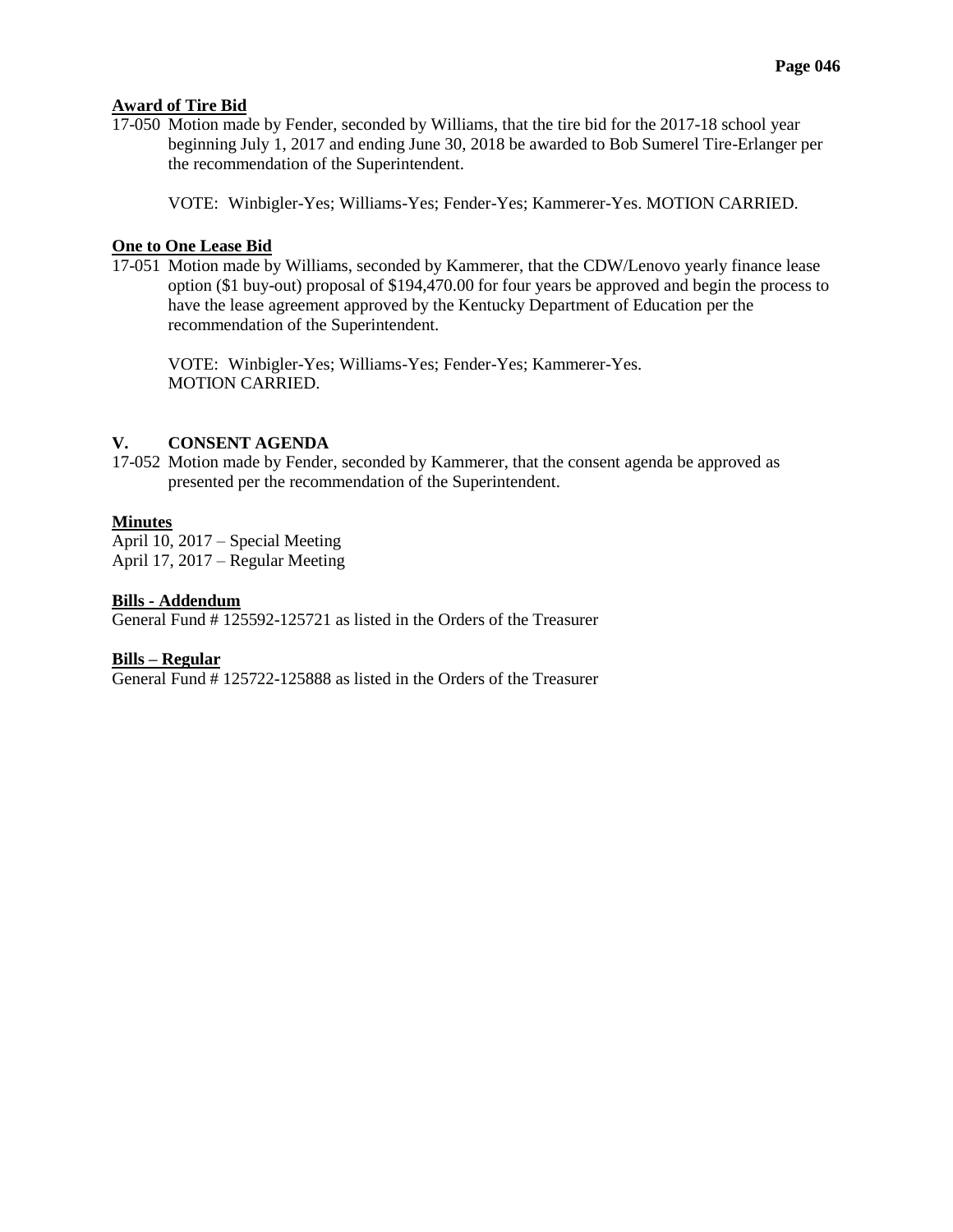# **Treasurer's Report**

# Campbell County Board of Education Treasurer's Report For Month Ended May 31, 2017

|                                  | <b>Beginning</b> |                 | <b>Expenditures</b> |               | <b>Ending</b>    |
|----------------------------------|------------------|-----------------|---------------------|---------------|------------------|
| <b>Fund</b>                      | <b>Balance</b>   | <b>Revenues</b> | <b>Salaries</b>     | <b>Others</b> | <b>Balance</b>   |
| General                          | 15,190,855       | 2,167,622       | (1,906,325)         | (703, 738)    | 14,748,414       |
| <b>Sick Leave</b><br>Retire.     | 168,257          |                 | $\pmb{0}$           | $\pmb{0}$     | 168,257          |
| <b>Committed</b><br><b>Funds</b> | 400,000          |                 | $\mathbf 0$         | $\mathbf 0$   | 400,000          |
| <b>Special</b><br><b>Revenue</b> | 43,583           | 933,211         | (324, 306)          | (235, 434)    | 417,053          |
| <b>District Activity</b>         | 210,846          | 38,000          | $\mathbf 0$         | (9,016)       | 239,830          |
| <b>Capital Outlay</b>            | 89,807           | 222,104         | $\mathbf 0$         | (311, 911)    |                  |
| <b>Building</b>                  | 3,374,580        | 11,970          | $\pmb{0}$           | (2, 276, 581) | 1,109,969        |
| <b>Construction</b>              | 3,114,178        | 0               | $\mathbf 0$         | (787, 162)    | 2,327,016        |
| <b>Debt Service</b>              | (2,224,370)      | 2,224,370       | $\mathbf 0$         | $\mathbf 0$   |                  |
| <b>Food Service</b>              | 109,079          | 90,820          | (63, 841)           | (110, 039)    | 26,020           |
| Totals *                         | \$20,476,815     | 5,688,097       | (2, 294, 472)       | (4, 433, 882) | \$<br>19,436,559 |

\* Cash and cash equivalents in all funds include approx. \$377,214 in investments and

certificates of

deposits yielding 0.585% and the remainder in interest-bearing checking accounts yielding 0.25%.

# **Leave of Absence Requests**

Alexandra Caudill, Teacher at Campbell County Middle School, from May 8, 2017 through May 23, 2017 for FMLA.

Kelly Doan, Response to Intervention Specialist at Crossroads Elementary, from May 2, 2017 through June 5, 2017 for FMLA.

Catherine Hargett, Paraeducator at Crossroads Elementary, Intermittent leave from May 1, 2017 through May 23, 2017 for FMLA.

Michelle Murray, Teacher at Crossroads Elementary, from April 24, 2017 through May 23, 2017 for FMLA.

Joseph Ogonek, Teacher at Campbell County Middle School, from May 15, 2017 through May 22, 2017 for FMLA.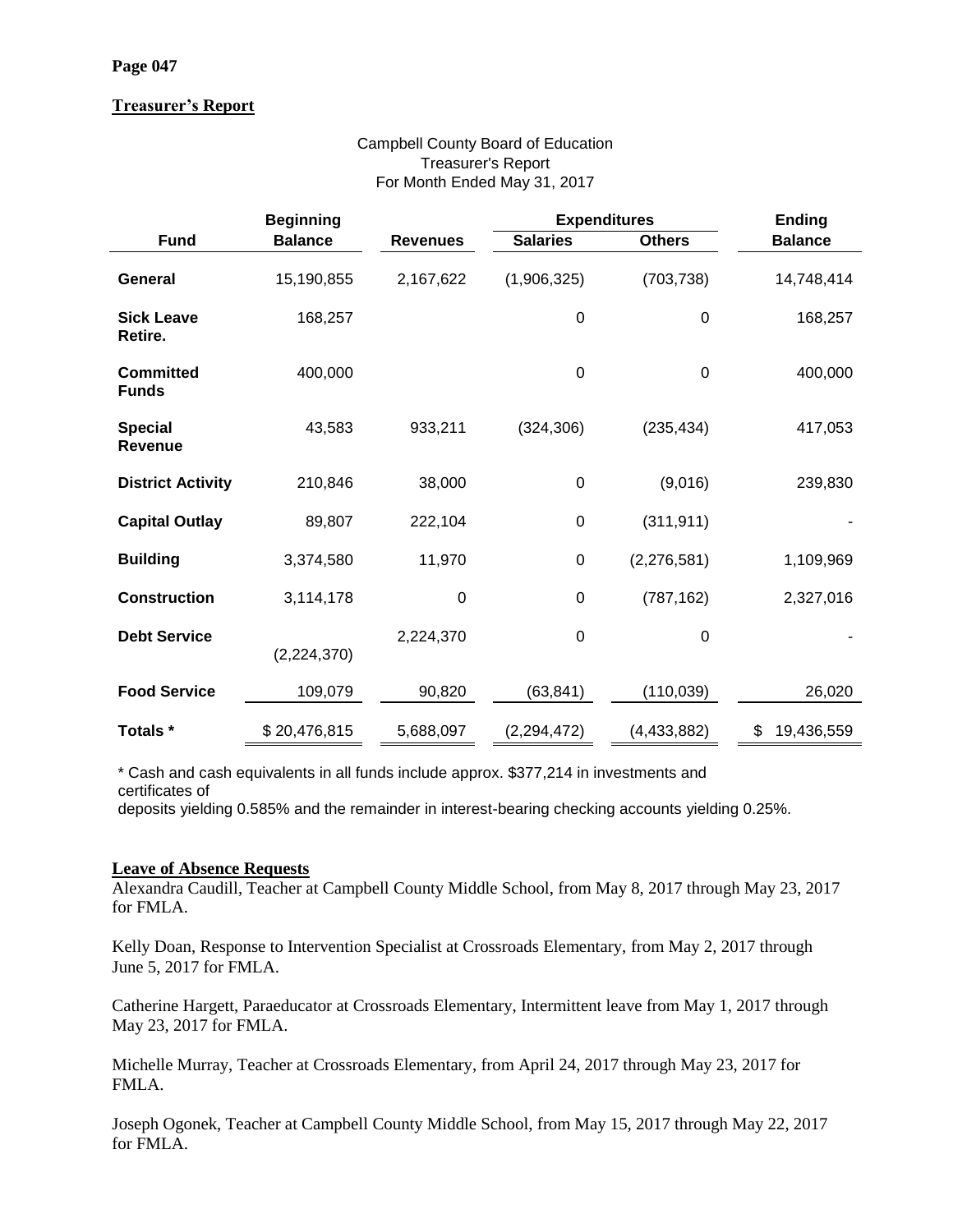# **Emergency Certified Employees**

The Educational Professional Standards Board (EPSB) requires a specific Board meeting date and Board number for individuals completing applications to be emergency-certified when applicable. In the event, CCS cannot employ a "certified" individual, this meeting date and number will be used in the application process.

## **Annual Technology Plan**

The universal service Schools and Libraries Program, commonly known as the E-rate Program, helps ensure that schools and libraries can obtain high-speed Internet access and telecommunications at affordable rates.

In order to be eligible to apply for E-Rate discounted services, each district must have a Kentucky Department of Education (KDE) approved technology plan. The plan must address the five core criteria as defined by the FCC. To ensure district compliance, KDE created a District Technology Plan Template for each district to use to submit the District Plan. The Campbell County District technology plan before you has been previewed by the KDE Engineer and meets the FCC criteria.

## **Pay Date Schedule 2017-18**

Board Policy 03.121 and 03.221 requires the Board to approve the payroll distribution schedule annually. The Finance Director submitted the pay dates for the new school year for Board approval. CCS pays employees every other week or 26 pay periods per school year.

## **Auditor Contract for 2016-17 Financial Statement**

Campbell County used Barnes Dennig & Co. Ltd. to audit the 2015-16 financial statements. This contract is for Barnes Dennig & Co. Ltd. to audit the 2016-17 financial statements. The contract amount is \$20,600; no increase from the previous year.

# **Indirect Costs for Programs and Grants 2017-18**

Accounting rules and federal regulations allow the General Fund to be reimbursed for indirect costs associated with administering federal programs and grants. The Kentucky Department of Education (KDE) sets the indirect cost reimbursement rates. Boards of Education simply adopt those rates set by KDE. These are 15.25% (a decrease from 15.42% last year) for Food Service and 2.70% (a slight increase from 2.63% last year) for federal grants. The Board is being asked to approve these indirect reimbursement cost rates as submitted. For the school year ending June 30, 2017, the indirect cost transfer amount to the General fund from food service is expected to be approximately \$135,000.

## **2017-18 Holly Hill Calendar**

This Extended Services Program is operated through funding from Kentucky Educational Collaborative for State Agency Children. The program is required to offer each student 210 days of direct instructionfull days-177 and Partial Days-33 plus 6 holidays**.**

The board's approval of the extended days calendars is required as part of the application for the KECSAC and DJJ funds.

VOTE: Winbigler-Yes; Williams-Yes; Fender-Yes; Kammerer-Yes. MOTION CARRIED.